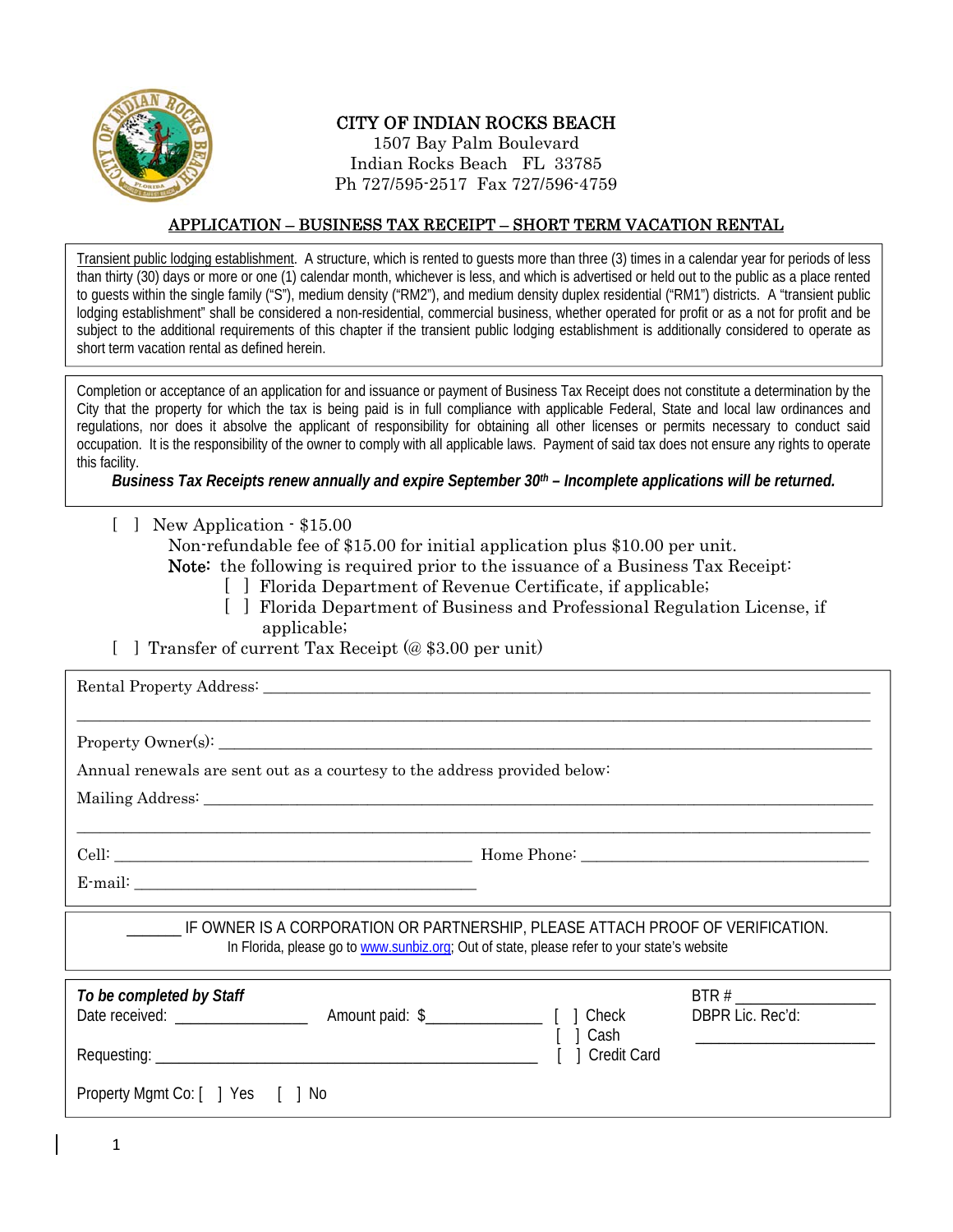### Do you have a Property Management company? [ ] Yes [ ] No If yes, please complete below.

I authorize \_\_\_\_\_\_\_\_\_\_\_\_\_\_\_\_\_\_\_\_\_\_\_\_\_\_\_\_\_\_\_\_\_\_\_\_\_\_\_\_\_\_\_\_\_\_\_\_\_\_\_\_\_ to be my Property Management Company. Management Company Address: Rental Agent: \_\_\_\_\_\_\_\_\_\_\_\_\_\_\_\_\_\_\_\_\_\_\_\_\_\_\_\_\_\_\_\_\_\_\_\_\_\_\_\_\_\_\_\_\_\_\_\_\_\_\_\_\_\_\_\_\_\_\_\_\_\_\_\_\_\_\_\_\_\_\_ Office Number: Rental Agent e-mail: \_\_\_\_\_\_\_\_\_\_\_\_\_\_\_\_\_\_\_\_\_\_\_\_\_\_\_\_\_\_\_\_\_\_\_\_\_\_\_\_\_\_\_\_\_\_\_\_\_\_\_\_\_\_\_\_\_\_\_\_\_\_\_\_\_ \_\_\_\_\_\_\_\_\_\_\_\_\_\_\_\_\_\_\_\_\_\_\_\_\_\_\_\_\_\_\_\_\_\_\_\_\_\_\_ \_\_\_\_\_\_\_\_\_\_\_\_\_\_\_\_\_\_\_\_\_\_\_\_\_\_\_\_\_\_\_\_ Property Owner Signature Date \_\_\_\_\_\_\_\_\_\_\_\_\_\_\_\_\_\_\_\_\_\_\_\_\_\_\_\_\_\_\_\_\_\_\_\_ Please print name (Property Owner) \_\_\_\_\_\_\_\_\_\_\_\_\_\_\_\_\_\_\_\_\_\_\_\_\_\_\_\_\_\_\_\_\_\_\_\_ \_\_\_\_\_\_\_\_\_\_\_\_\_\_\_\_\_\_\_\_\_\_\_\_\_\_\_\_\_\_\_ Property Owner Signature Date \_\_\_\_\_\_\_\_\_\_\_\_\_\_\_\_\_\_\_\_\_\_\_\_\_\_\_\_\_\_\_\_\_\_\_\_ Please print name (Property Owner) If you change Property Management Companies, please send a copy of this page with updated information to: Finance Director City of Indian Rocks Beach 1507 Bay Palm Boulevard Indian Rocks Beach FL 33785

If you sell your property or are no longer renting, please notify the Finance Director, City of Indian Rocks Beach, so that we may close your account.

Ph: 727/595-2517 E-mail: coconnor@irbcity.com or

eatkinson@irbcity.com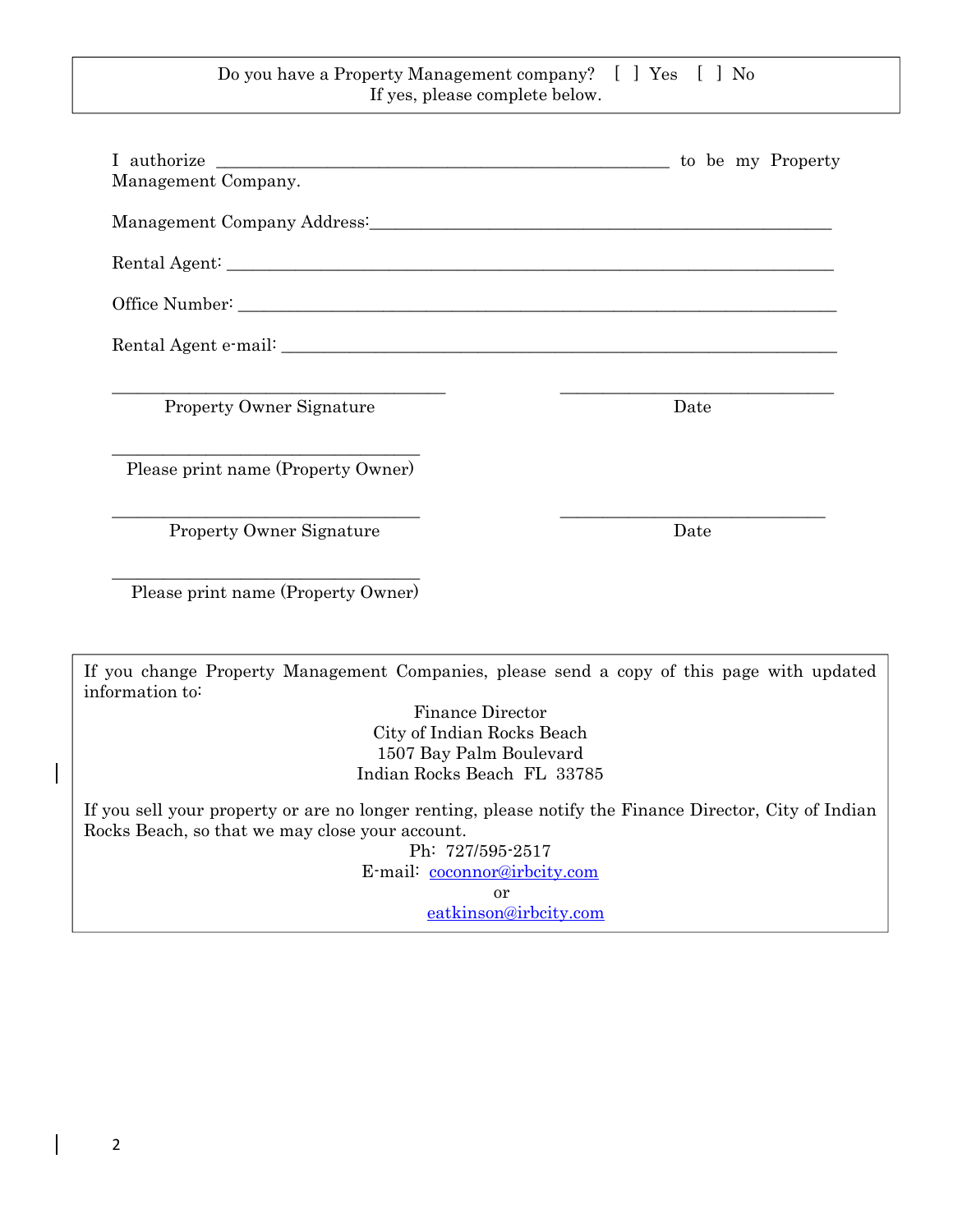| Attach one of the following to show ownership of the property:                                                                                                                                                                                                                                                                                                                                                                                                                                                                                                                                               |  |  |  |  |
|--------------------------------------------------------------------------------------------------------------------------------------------------------------------------------------------------------------------------------------------------------------------------------------------------------------------------------------------------------------------------------------------------------------------------------------------------------------------------------------------------------------------------------------------------------------------------------------------------------------|--|--|--|--|
| Updated profile page(s) from the Pinellas County Property Appraiser (www.pcpao.org)<br>OR.                                                                                                                                                                                                                                                                                                                                                                                                                                                                                                                   |  |  |  |  |
| Copy of <b>recorded</b> Warranty Deed                                                                                                                                                                                                                                                                                                                                                                                                                                                                                                                                                                        |  |  |  |  |
|                                                                                                                                                                                                                                                                                                                                                                                                                                                                                                                                                                                                              |  |  |  |  |
| Parcel ID $#$                                                                                                                                                                                                                                                                                                                                                                                                                                                                                                                                                                                                |  |  |  |  |
| Pinellas County Property Appraiser's website: www.pcpao.org                                                                                                                                                                                                                                                                                                                                                                                                                                                                                                                                                  |  |  |  |  |
| Zoning: [] "S" (Single Family) [] "RM 2" (Medium Density) [] "RM 1" (Medium Density<br>duplex residential)                                                                                                                                                                                                                                                                                                                                                                                                                                                                                                   |  |  |  |  |
| Property Description: [ ] Single Family [ ] Duplex [ ] Condo [ ] Other                                                                                                                                                                                                                                                                                                                                                                                                                                                                                                                                       |  |  |  |  |
|                                                                                                                                                                                                                                                                                                                                                                                                                                                                                                                                                                                                              |  |  |  |  |
| $\begin{minipage}{.4\linewidth} \begin{tabular}{l} \bf SF (Total Under Root): \end{tabular} \end{minipage}$<br>Bedrooms:                                                                                                                                                                                                                                                                                                                                                                                                                                                                                     |  |  |  |  |
| $\textbf{Baths:}\underline{\hspace{2cm}}\underline{\hspace{2cm}}\underline{\hspace{2cm}}\underline{\hspace{2cm}}\underline{\hspace{2cm}}\underline{\hspace{2cm}}\underline{\hspace{2cm}}\underline{\hspace{2cm}}\underline{\hspace{2cm}}\underline{\hspace{2cm}}\underline{\hspace{2cm}}\underline{\hspace{2cm}}\underline{\hspace{2cm}}\underline{\hspace{2cm}}\underline{\hspace{2cm}}\underline{\hspace{2cm}}\underline{\hspace{2cm}}\underline{\hspace{2cm}}\underline{\hspace{2cm}}\underline{\hspace{2cm}}\underline{\hspace{2cm}}\underline{\hspace{2cm}}\underline{\hspace{2cm}}\underline{\hspace{$ |  |  |  |  |
| Designated Responsible Party:<br>(This requirement shall not apply in instances where the owner occupies a portion or division of the short term<br>vacation rental as his or her primary residence.)<br>Phone $\#$ :                                                                                                                                                                                                                                                                                                                                                                                        |  |  |  |  |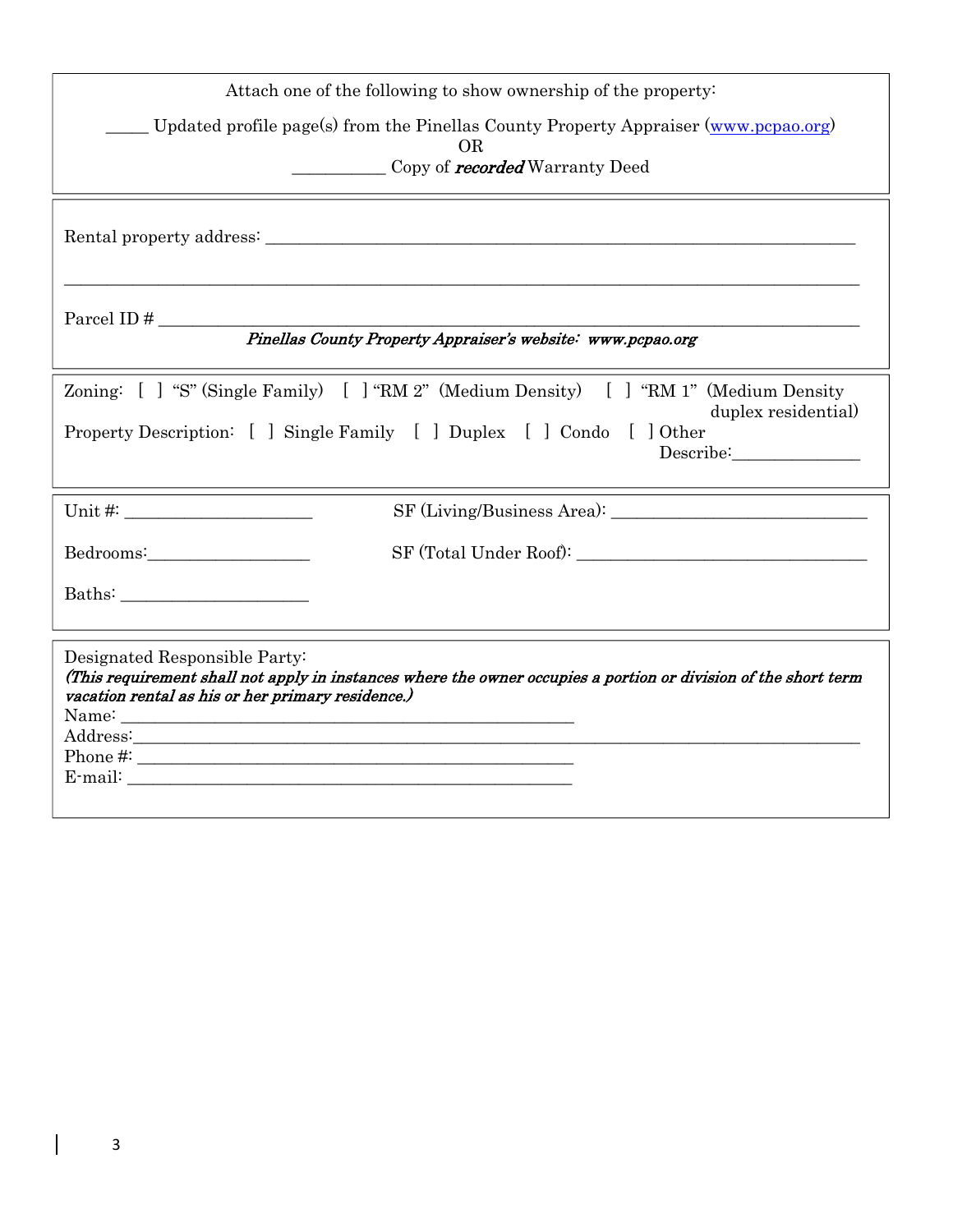### ALL PROPERTY OWNER(S) TO COMPLETE (Print additional pages as needed)

I hereby certify that the information in the application is true and correct and that I am the owner of the property. By executing this application, I acknowledge that the property is subject to local, State and Federal laws and regulations. I acknowledge that the property and its intended use must comply with all applicable regulations.

I believe the subject property is in compliance with all applicable codes.

I understand that rental of a homesteaded property could result in loss of said homestead status and advantages. (For further information, please refer to F.S. 196.061 and contact the Pinellas County Property Appraiser at 727/464-3207.)

Completion or acceptance of an application for and issuance or payment of Business Tax Receipt for a Short Term Vacation Rental by the City of Indian Rocks Beach does not constitute a determination by the City that the property for which the tax is being paid is in full compliance with applicable Federal, State and local law ordinances and regulations, nor does it absolve the applicant of responsibility for obtaining all other licenses or permits necessary to conduct said occupation. It is the responsibility of the owner to comply with all applicable laws. Payment of said tax does not ensure any rights to operate this facility.

Completion or acceptance of an application that the applicant will operate the Short Term Vacation Rental in compliance with all Codes including the City of Indian Rocks Beach Ordinance No. 2018- 01.

\_\_\_\_\_\_\_\_\_\_\_\_\_\_\_\_\_\_\_\_\_\_\_\_\_\_\_\_\_\_\_\_\_\_\_\_\_\_\_ \_\_\_\_\_\_\_\_\_\_\_\_\_\_\_\_\_\_\_\_\_\_\_\_\_\_\_\_\_

Property Owner Signature Date

\_\_\_\_\_\_\_\_\_\_\_\_\_\_\_\_\_\_\_\_\_\_\_\_\_\_\_\_\_\_\_\_\_\_\_\_ Please print name (Property Owner)

STATE OF COUNTY OF \_\_\_\_\_\_\_\_\_\_\_\_\_\_\_\_\_\_\_\_\_\_\_

|  |  | The foregoing instrument was acknowledged before me this                                                                                                                                                                                                 |  |                  | day of |  |
|--|--|----------------------------------------------------------------------------------------------------------------------------------------------------------------------------------------------------------------------------------------------------------|--|------------------|--------|--|
|  |  |                                                                                                                                                                                                                                                          |  |                  |        |  |
|  |  |                                                                                                                                                                                                                                                          |  | (Property Owner) |        |  |
|  |  | $\mu$ bo is $\left[$ and $\mu$ por $\mu$ and $\mu$ and $\mu$ and $\mu$ and $\mu$ and $\mu$ and $\mu$ and $\mu$ and $\mu$ and $\mu$ and $\mu$ and $\mu$ and $\mu$ and $\mu$ and $\mu$ and $\mu$ and $\mu$ and $\mu$ and $\mu$ and $\mu$ and $\mu$ and $\$ |  |                  |        |  |

who is [  $\;$  ] personally known to me or has produced  $_{\cdot}$ as identification.

Commission expires:

\_\_\_\_\_\_\_\_\_\_\_\_\_\_\_\_\_\_\_\_\_\_\_\_\_\_\_\_\_\_\_\_\_\_\_\_\_\_\_\_\_ Signature of Notary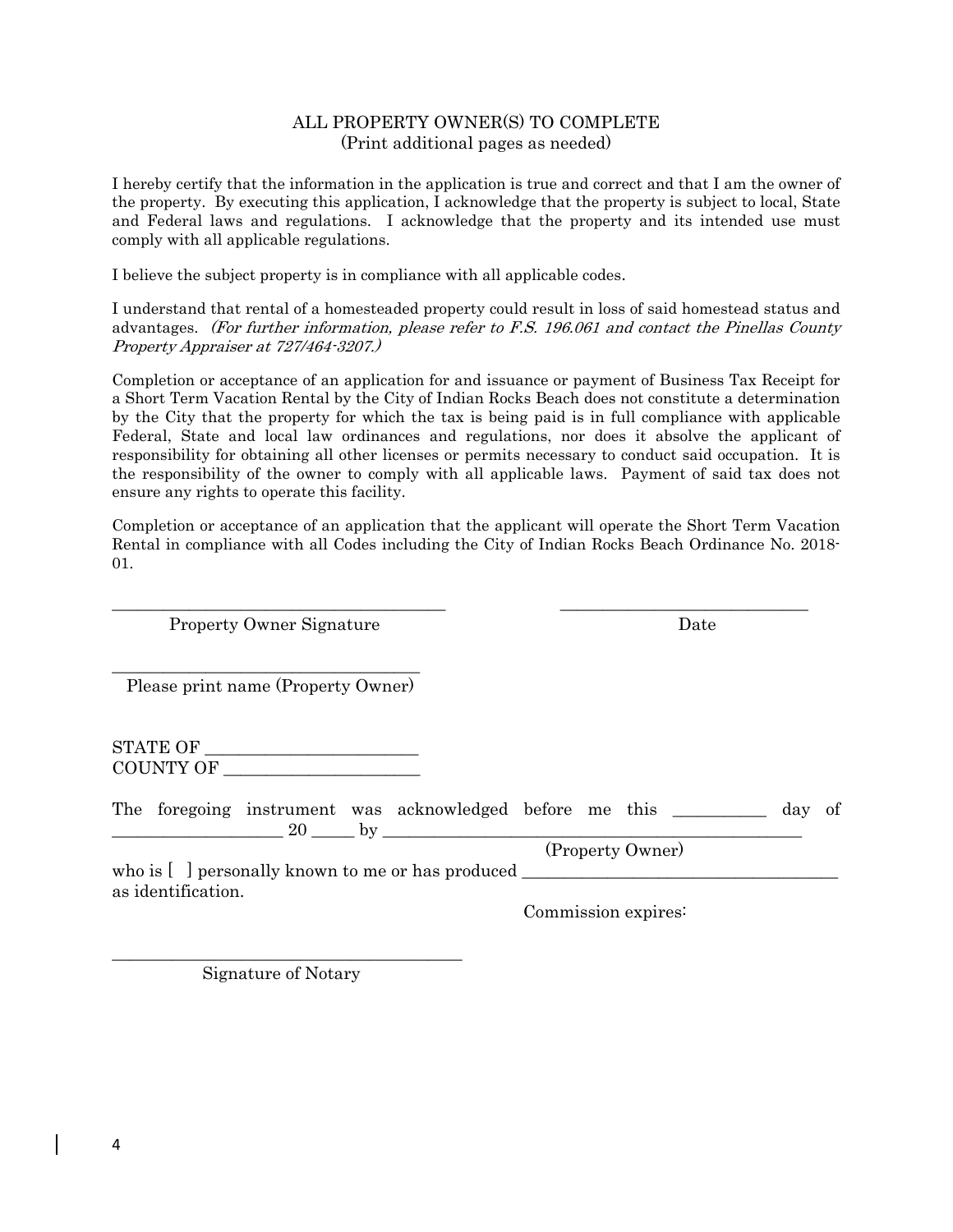Per F.S. 205.0535(5) A Receipt may not be issued unless the Federal Employer Identification Number (FEIN) or Social Security number is obtained from the person to be taxed.

For your protection, this information is not entered into our database and is not available to the public.

\_\_\_\_\_\_\_\_\_\_\_\_\_\_\_\_\_\_\_\_\_\_\_\_\_\_\_\_\_\_\_\_\_\_\_\_\_\_\_\_\_\_\_\_\_\_\_\_\_\_\_\_\_\_\_\_\_\_\_\_\_\_\_\_\_\_\_\_\_\_\_\_\_\_\_\_\_\_\_\_\_\_\_\_\_

 $\_$  , and the set of the set of the set of the set of the set of the set of the set of the set of the set of the set of the set of the set of the set of the set of the set of the set of the set of the set of the set of th  $\_$  , and the set of the set of the set of the set of the set of the set of the set of the set of the set of the set of the set of the set of the set of the set of the set of the set of the set of the set of the set of th  $\_$  , and the set of the set of the set of the set of the set of the set of the set of the set of the set of the set of the set of the set of the set of the set of the set of the set of the set of the set of the set of th  $\_$  , and the set of the set of the set of the set of the set of the set of the set of the set of the set of the set of the set of the set of the set of the set of the set of the set of the set of the set of the set of th  $\_$  , and the set of the set of the set of the set of the set of the set of the set of the set of the set of the set of the set of the set of the set of the set of the set of the set of the set of the set of the set of th  $\_$  , and the set of the set of the set of the set of the set of the set of the set of the set of the set of the set of the set of the set of the set of the set of the set of the set of the set of the set of the set of th \_\_\_\_\_\_\_\_\_\_\_\_\_\_\_\_\_\_\_\_\_\_\_\_\_\_\_\_\_\_\_\_\_\_\_\_\_\_\_\_\_\_\_\_\_\_\_\_\_\_\_\_\_\_\_\_\_\_\_\_\_\_\_\_\_\_\_\_\_\_\_\_\_\_\_\_\_\_\_\_\_\_\_\_\_

Rental Property Address: \_\_\_\_\_\_\_\_\_\_\_\_\_\_\_\_\_\_\_\_\_\_\_\_\_\_\_\_\_\_\_\_\_\_\_\_\_\_\_\_\_\_\_\_\_\_\_\_\_\_\_\_\_\_\_\_\_\_\_\_\_

List all property owners followed by Social Security number or FEIN # below:

Not a U. S. citizen? Please provide Taxpayer Identification number: \_\_\_\_\_\_\_\_\_\_\_\_

For questions, please contact the Florida Department of Revenue at 1-800-829-4933.

To be completed by staff:

BTR # \_\_\_\_\_\_\_\_\_\_\_\_\_\_\_\_

Date Rec'd \_\_\_\_\_\_\_\_\_\_\_\_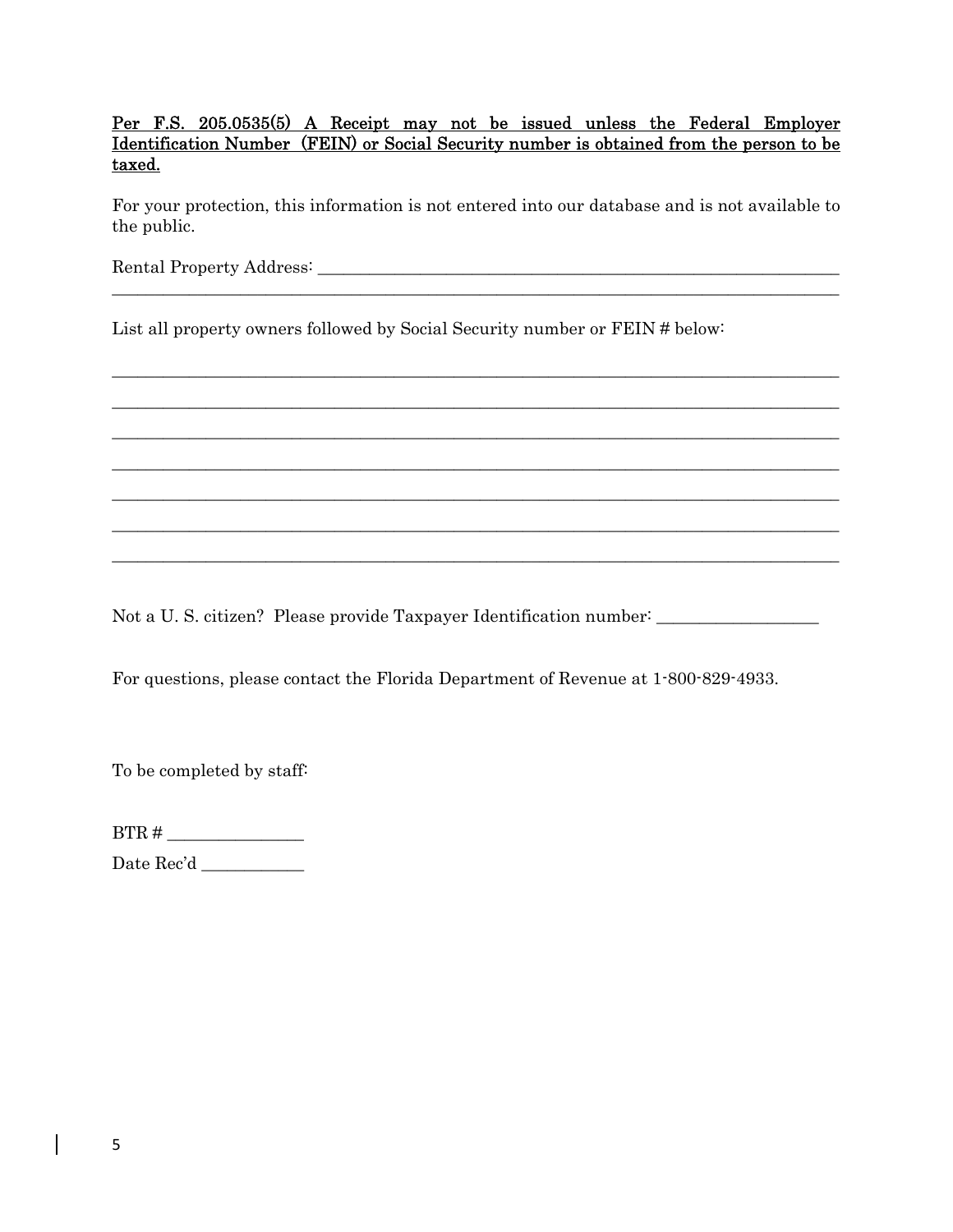

### CITY OF INDIAN ROCKS BEACH 1507 Bay Palm Boulevard Indian Rocks Beach FL 33795 Ph 727/595-2517 Fax 727/596-4759 www.indian-rocks-beach.com

# SHORT TERM BUSINESS TAX RECEIPT AFFIDAVIT Local Vacation Rental Unit

| (at rental unit)       |                                                                                              |                                                                                                                                                                  |  |
|------------------------|----------------------------------------------------------------------------------------------|------------------------------------------------------------------------------------------------------------------------------------------------------------------|--|
|                        |                                                                                              |                                                                                                                                                                  |  |
|                        | <b>Property Owner</b>                                                                        |                                                                                                                                                                  |  |
|                        |                                                                                              |                                                                                                                                                                  |  |
|                        |                                                                                              |                                                                                                                                                                  |  |
|                        |                                                                                              | $City:$ $City:$ $Zip:$ $Zip:$ $Zip:$ $\Box$                                                                                                                      |  |
|                        |                                                                                              |                                                                                                                                                                  |  |
|                        | <u>I/we attest to the following:</u><br>( <i>owner/agent must <b>initial</b> each item</i> ) |                                                                                                                                                                  |  |
| space.                 |                                                                                              | The property complies with FEMA regulations limiting the use of ground level                                                                                     |  |
| lodging establishment. |                                                                                              | That the property owner or agent has an active license from the Department of<br>Business and Professional Regulation (DBPR) for use of the property as a public |  |
|                        |                                                                                              | That the property owner or goent has an active resale certificate for sales tax issued                                                                           |  |

- That the property owner or agent has an active resale certificate for sales tax issued by the State of Florida.
- That the property owner or agent collects and remits the required Tourist Development Tax pursuant to Chapter 212, F.S.
- That the short term vacation rental property complies with all ordinances of the City of Indian Rocks Beach.

\_\_\_\_\_\_\_\_\_\_\_\_\_\_\_\_\_\_\_\_\_\_\_\_\_\_\_\_\_\_\_\_\_\_\_ \_\_\_\_\_\_\_\_\_\_\_\_\_\_\_\_\_\_\_\_\_\_\_\_\_\_\_\_\_\_\_\_

Owner/Agent Signature Date

\_\_\_\_\_\_\_\_\_\_\_\_\_\_\_\_\_\_\_\_\_\_\_\_\_\_\_\_\_\_\_\_\_\_\_ Owner/Agent Printed Name **Ord. No. 2018-01**